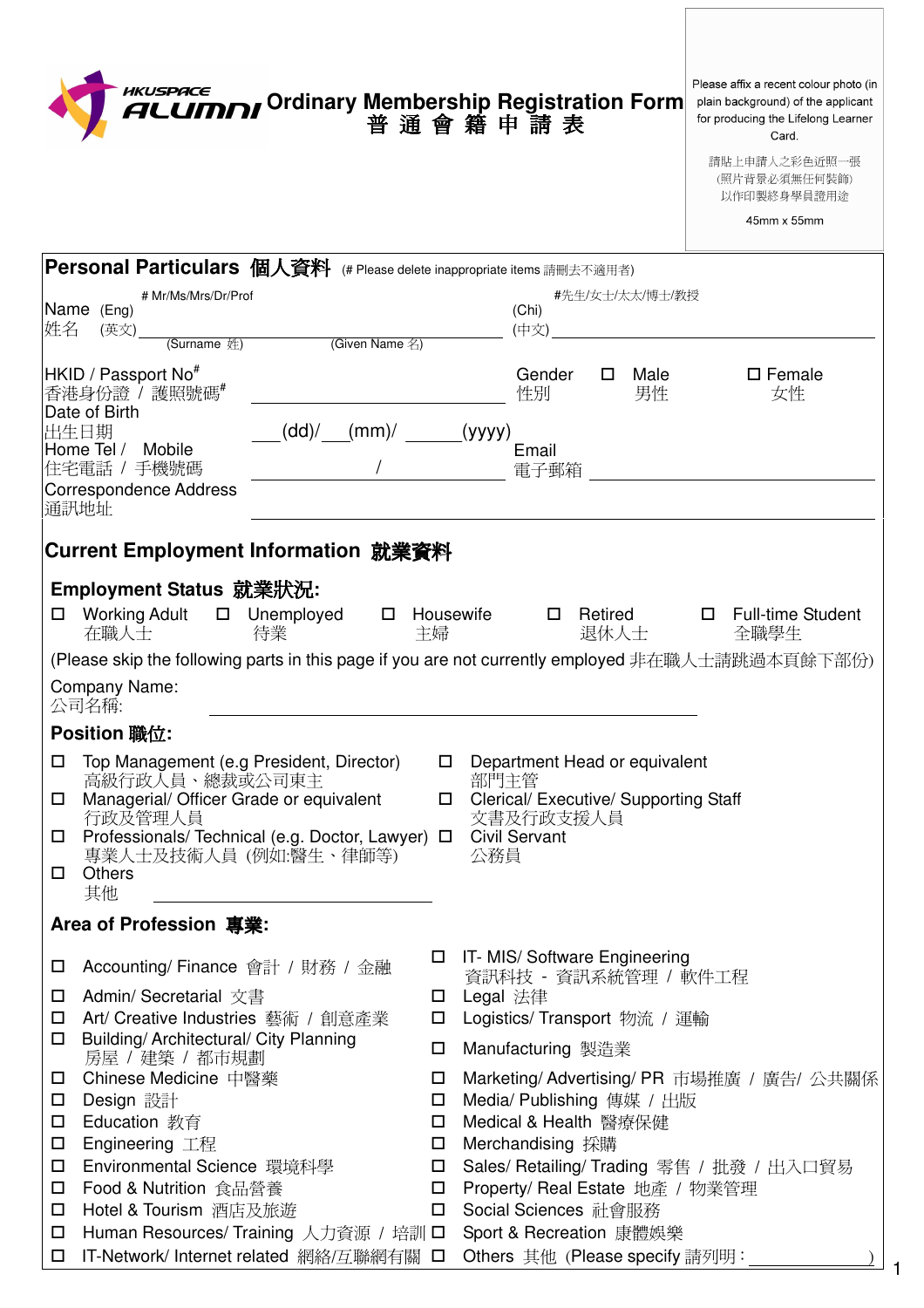| Monthly Personal Income 個人每月收入:                                                                     |                                                                                       |                                                                           |                  |                                                                                 |                           |  |  |  |  |  |
|-----------------------------------------------------------------------------------------------------|---------------------------------------------------------------------------------------|---------------------------------------------------------------------------|------------------|---------------------------------------------------------------------------------|---------------------------|--|--|--|--|--|
| $\leq$ \$9,999<br>$\Box$ \$10,000 - \$14,999 $\Box$ \$15,000 - \$19,999<br>$\Box$                   |                                                                                       |                                                                           |                  |                                                                                 |                           |  |  |  |  |  |
| □                                                                                                   |                                                                                       | $$20,000 - $29,999$ $\Box$ $$30,000 - $39,999$ $\Box$ $$40,000 - $49,999$ |                  |                                                                                 |                           |  |  |  |  |  |
| $\geq$ \$ 50,000<br>$\Box$                                                                          |                                                                                       |                                                                           |                  |                                                                                 |                           |  |  |  |  |  |
| <b>Highest Education Level 教育程度:</b>                                                                |                                                                                       |                                                                           |                  |                                                                                 |                           |  |  |  |  |  |
|                                                                                                     |                                                                                       | $\square$ Secondary or below $\square$ High Diploma/ Associate Degree     |                  | $\square$ Bachelor Degree                                                       | $\Box$ Master or above    |  |  |  |  |  |
|                                                                                                     | 中學或以下                                                                                 | 高級文憑 / 副學士                                                                |                  | 學士學位                                                                            | 碩士或以上                     |  |  |  |  |  |
|                                                                                                     |                                                                                       | Academic Record at HKU SPACE 於本學院的學歷                                      |                  |                                                                                 |                           |  |  |  |  |  |
|                                                                                                     | Field of Studies                                                                      | Course Level                                                              |                  | <b>Course Title</b>                                                             | <b>Enrollment Year</b>    |  |  |  |  |  |
|                                                                                                     | 修讀範疇                                                                                  | $(e.g.$ Certificate) $\Box$<br>程度 (例如:證書)                                 |                  | (e.g. Certificate in Marketing)<br>課程名稱 (例如: 市場推廣證書)                            | (e.g. 1999)<br>入學年份       |  |  |  |  |  |
|                                                                                                     | 1                                                                                     |                                                                           |                  |                                                                                 |                           |  |  |  |  |  |
|                                                                                                     | $\overline{c}$                                                                        |                                                                           |                  |                                                                                 |                           |  |  |  |  |  |
|                                                                                                     |                                                                                       |                                                                           |                  |                                                                                 |                           |  |  |  |  |  |
|                                                                                                     | Interests and Skills 興趣及技能                                                            |                                                                           |                  |                                                                                 |                           |  |  |  |  |  |
|                                                                                                     |                                                                                       |                                                                           |                  | Interested Subjects (you can choose more than one) 有興趣的科目 (可選多於一項):             |                           |  |  |  |  |  |
| $\Box$<br>□                                                                                         | Accounting & Finance 會計、財務                                                            | Architecture, Housing & Built Environment                                 |                  | Law 法律                                                                          |                           |  |  |  |  |  |
|                                                                                                     | 建築、房屋及建造環境                                                                            |                                                                           | П.               | Life, Health & General Sciences 生命、護理及普及科學                                      |                           |  |  |  |  |  |
|                                                                                                     | Art, Design & Performing Arts<br>美術、設計及表演藝術                                           |                                                                           | $\Box$           | Chinese Medicine 中醫                                                             |                           |  |  |  |  |  |
| $\Box$                                                                                              |                                                                                       | Business & Management 工商管理                                                | $\Box$           | Marketing & Communications 市場推廣及傳訊                                              |                           |  |  |  |  |  |
| $\Box$                                                                                              | <b>Hospitality &amp; Tourism Management</b>                                           |                                                                           | $\Box$           | Social Sciences (e.g. Education, Social Work)                                   |                           |  |  |  |  |  |
|                                                                                                     | 款客及旅遊業管理<br>Information Technology & Library Science<br>$\Box$<br>資訊科技及圖書館學           |                                                                           |                  | 社會科學 (例如: 教育、社會工作)<br>Sport, Exercise & Recreation Management<br>康樂及體育管理        |                           |  |  |  |  |  |
| $\Box$                                                                                              |                                                                                       | Languages & Humanities 語言及文史哲                                             | □                | Others (e.g. Aviation, courses for engineers)                                   |                           |  |  |  |  |  |
| 其他 (例如: 航空業、工程師進修)<br> Interested Level of Study (you can choose more than one)  有興趣修讀的程度 (可選多於一項): |                                                                                       |                                                                           |                  |                                                                                 |                           |  |  |  |  |  |
| $\Box$                                                                                              | Certificate                                                                           | □                                                                         | Postgraduate     | $\Box$                                                                          | <b>Corporate Training</b> |  |  |  |  |  |
|                                                                                                     | 證書                                                                                    | 研究生                                                                       |                  | 企業培訓課程                                                                          |                           |  |  |  |  |  |
| $\Box$                                                                                              | Diploma<br>文憑                                                                         | □                                                                         |                  | □ Studying in China<br><b>Executive Programme</b>                               |                           |  |  |  |  |  |
| $\Box$                                                                                              | 行政人員課程<br>中國內地課程<br>Undergraduate<br>Short course / Exam Preparatory course<br>$\Box$ |                                                                           |                  |                                                                                 |                           |  |  |  |  |  |
|                                                                                                     | 學士學位                                                                                  |                                                                           | 短期課程 / 備試課程      |                                                                                 |                           |  |  |  |  |  |
|                                                                                                     |                                                                                       |                                                                           |                  | Interested Activities (you can choose more than one)  有興趣的活動  (可選多於一項):         |                           |  |  |  |  |  |
|                                                                                                     | □ Talk and Seminar<br>講座及研討會                                                          | $\square$ Interest class<br>興趣班                                           |                  | □ Communication and sharing with professionals<br>與專業人士交流及分享                    |                           |  |  |  |  |  |
|                                                                                                     | $\square$ Corporate Visit                                                             | □ Voluntary service                                                       |                  | $\Box$ Travelling (Local)                                                       |                           |  |  |  |  |  |
|                                                                                                     | 機構參觀<br>□ Travelling (Overseas)                                                       | 義工服務                                                                      |                  | 旅遊 (本地)                                                                         |                           |  |  |  |  |  |
|                                                                                                     | 旅遊 (海外)                                                                               |                                                                           |                  |                                                                                 |                           |  |  |  |  |  |
|                                                                                                     |                                                                                       |                                                                           |                  | Knowledge and Skills (you can choose more than one)  知識與技能  (可選多於一項):           |                           |  |  |  |  |  |
| $\Box$<br>$\Box$                                                                                    | Art & Design 美術及設計<br>Business Administration 工商管理                                    |                                                                           | $\Box$<br>$\Box$ | Dancing 舞蹈<br>Docent 嚮導                                                         |                           |  |  |  |  |  |
| □                                                                                                   | Chinese Medicine/ Medical & Health                                                    |                                                                           | $\Box$           | Drama / Stage Management 戲劇 / 舞台管理                                              |                           |  |  |  |  |  |
|                                                                                                     | 中醫藥/ 醫療保健                                                                             |                                                                           |                  | Music / Singing 音樂 / 歌唱<br>$\Box$<br>□                                          |                           |  |  |  |  |  |
| Computer Knowledge & Application<br>口                                                               |                                                                                       |                                                                           |                  | Sports 體育運動                                                                     |                           |  |  |  |  |  |
| 電腦知識及應用<br>□<br>Web / Multi-Media Design<br>$\Box$<br>$\Box$                                        |                                                                                       |                                                                           |                  | Copywriting / Translation 撰寫 / 翻譯<br>Event Organisation / Fundraising 籌劃活動 / 籌款 |                           |  |  |  |  |  |
| 互聯網 / 多媒體設計                                                                                         |                                                                                       |                                                                           | $\Box$           | Legal Services 法律服務                                                             |                           |  |  |  |  |  |
| 口                                                                                                   | Counseling / Skill Coaching 輔導 / 技能訓練                                                 |                                                                           |                  | Others, please specify<br>$\Box$                                                |                           |  |  |  |  |  |
| $\Box$                                                                                              |                                                                                       | Photography / Recording 攝影 / 錄影 / 錄音                                      |                  | 其他,請註明:                                                                         |                           |  |  |  |  |  |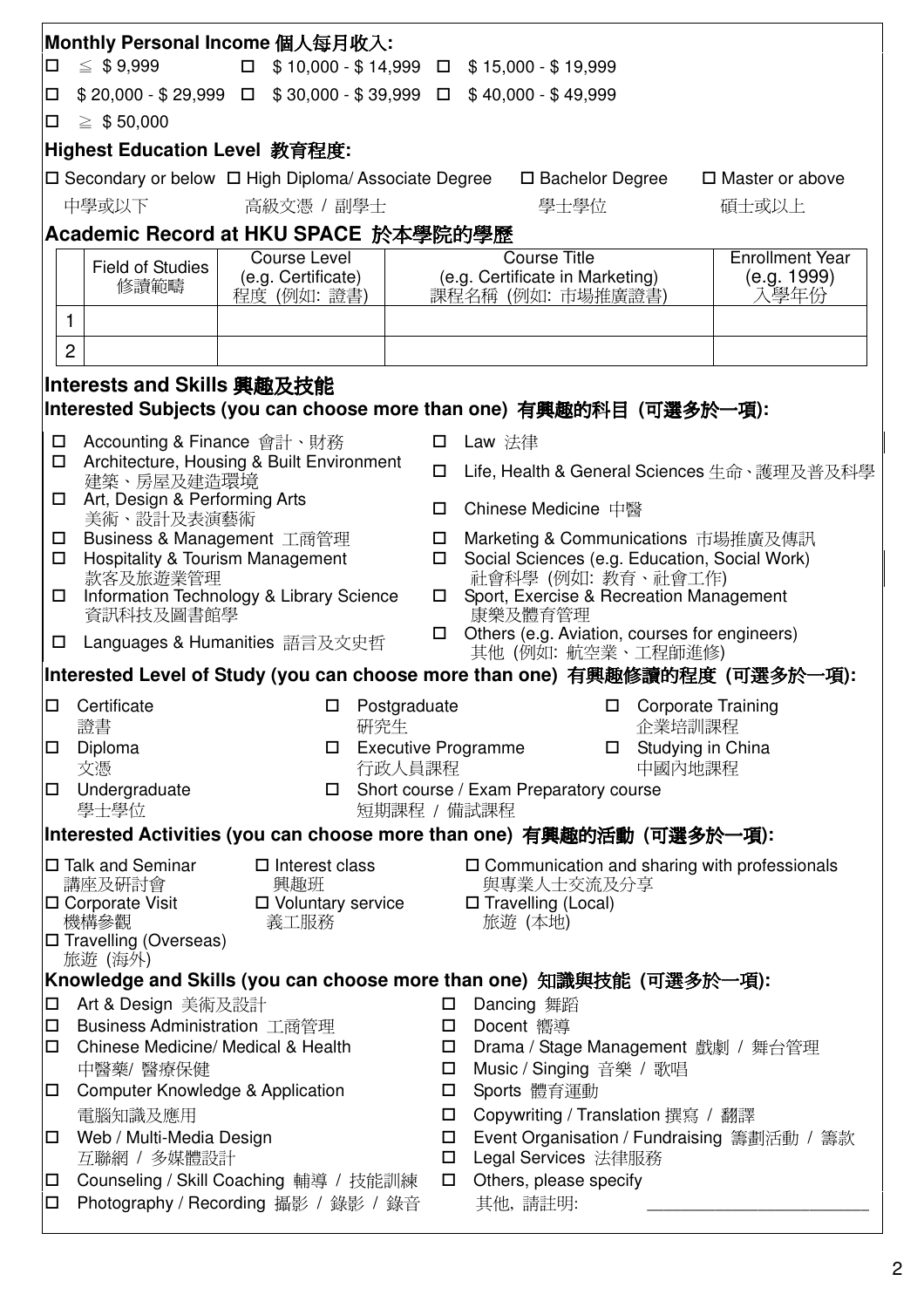Others 其他 (Please refer to Notes 1 & 2 for details. 詳情請參閱注意事項 1 及 2。)

I "agree/do not agree to be included in the Online Alumni Directory. 本人"同意/不同意被納入網上校友通訊錄內。

I <sup>#</sup>would like/ do not like to be HKU SPACE Volunteer. 本人<sup>#</sup>願意/不願意加入校友義工團。

I choose the following Login ID for access to the ALUMNI web page 本人選擇用以下名稱登入校友會網頁

(between 6-15 characters without space or special characters) (須由6至15個字元組成,不可有空格或特殊符號)

# Declaration 聲明

I have noted, understood and agreed the HKU SPACE ALUMNI policy on data privacy (Note 3). 本人已細閱、明白並同意香港大學專業進修學院校友會在處理個人資料(私隱)的守則(注意事項3)。

Date 日期

| For Official Use Only $\vert$ <sup>r</sup> | Membership<br>category | Payment<br>Type 841 | Remarks   |  |
|--------------------------------------------|------------------------|---------------------|-----------|--|
|                                            | Prepared by            | Checked by          | Date Sent |  |

## HKU SPACE ALUMNI 香港大學專業進修學院校友會

#### Notes 注意事項

1. The Online Alumni Directory in ALUMNI web page allows member to look for schoolmates. Only name, email and course title would be shown in the Directory.

會員可透過網上校友通訊錄尋找其他校友,通訊錄中的資料只包括姓名、電郵及曾修讀之課程名稱。

2. You will receive your login ID and password via email to login the ALUMNI website.

本會將以電郵通知你的個人用戶名稱及密碼,讓你可隨時登入校友會網頁瀏覽。

3. Personal data collected by the HKU SPACE ALUMNI ("the ALUMNI") contained on this registration form or otherwise obtained is provided to be used by the ALUMNI for the purposes of processing this application and providing subsequent services, and any other purposes in achieving the objectives of the ALUMNI as stipulated on her constitution and will be kept confidential.

由香港大學專業進修學院校友會於本申請表內或其他途徑所收集的個人資料將被保密及供本會作申請會籍、提 供校友服務及其他可達成校友會會規所訂下之目標的用途。

#### Lifelong Learner Card 終身學員證

If you are a student or staff (current or past) of HKU SPACE, you are cordially invited to join the HKU SPACE ALUMNI family free of charge and receive a Lifelong Learner Card.

- In early February 2007, the School introduced an all-new Lifelong Learner Card to students of HKU SPACE and members of the HKU SPACE ALUMNI. This Lifelong Learner Card will serve a dual purpose, first as the *identification of students* (currently for part-time students) and second, for *identification of the* **HKU SPACE ALUMNI members.**
- This Card will carry a lifelong identity with the School and there will be no expiry date. Details of the current registration status can be validated with our internal student record system via the barcode. Students will be required to present their Lifelong Learner Cards for updating their student records when they re-register with the School as a student.

Cardholder will enjoy discounts and offers for students and alumni upon presentation of the card, subject to the current terms and conditions. Please refer to http://alumni.hkuspace.hku.hk for details.

假如你現在或曾經是香港大學專業進修學院的學生或教職員,你即可免費獲激成為香港大學專業進修學 院校友會會員並獲發**終身學員證**。